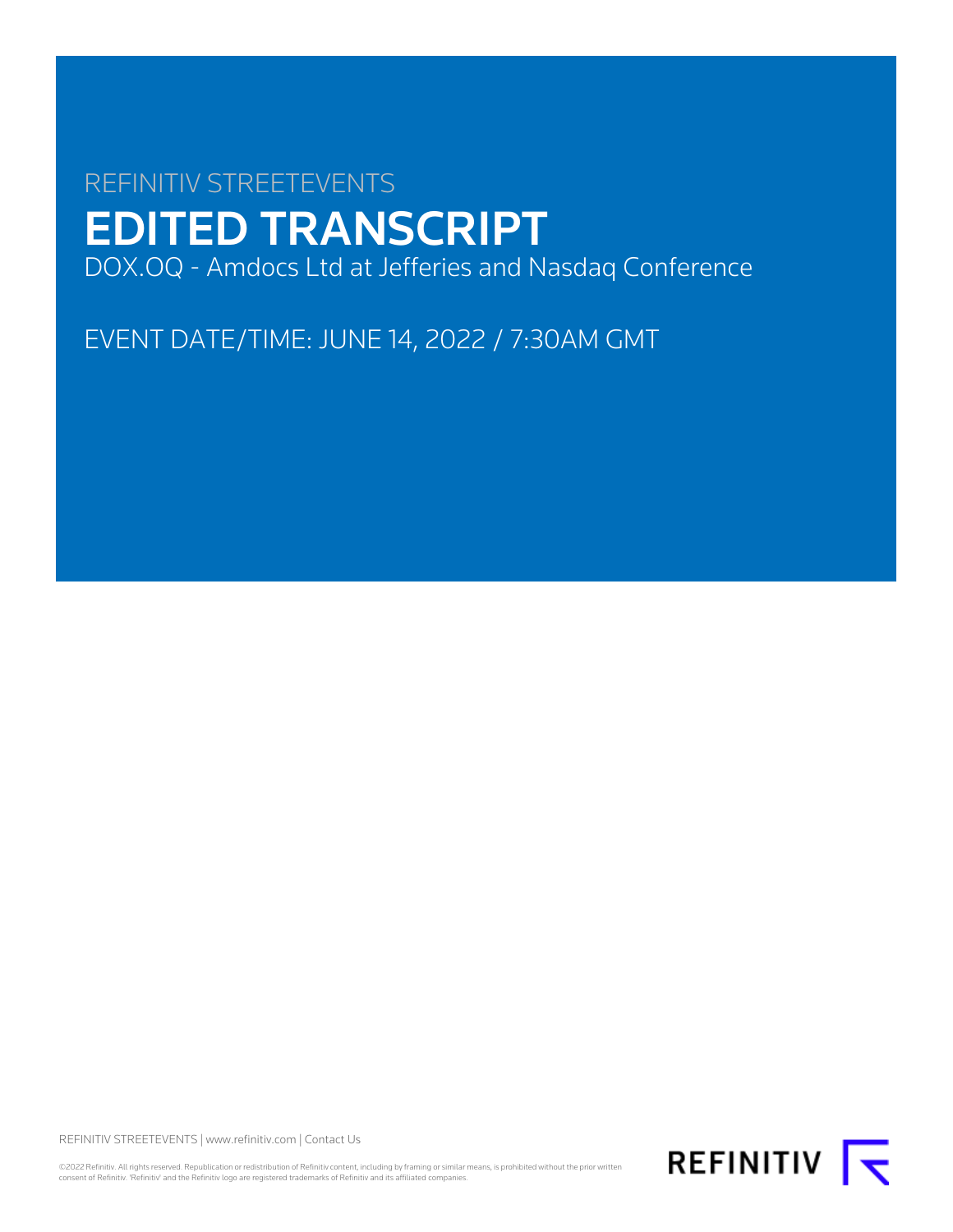# **CORPORATE PARTICIPANTS**

**[Joshua Sheffer](#page-2-0)** Amdocs Limited - President, CEO & Director

# **CONFERENCE CALL PARTICIPANTS**

#### **[Guy Trust](#page-1-0)**

**[Karen Snow](#page-1-1)**

# <span id="page-1-1"></span>**PRESENTATION**

### **Karen Snow**

Good morning, everyone. I'm Karen Snow, head of U.S. listings at NASDAQ, and it's my great pleasure to welcome you all to our 46th Investor Conference here at the Mayfair live, which I'm happy to say, in partnership with Jefferies. The Nasdaq Investor Conference represents our continued dedication to growth and advancement of companies and investors in our ecosystem. Our work with corporates does not end when they list. In fact, it begins. And today, we have with us over 30 companies at the conference representing 10 in the Nasdaq 100, including Amazon, Microsoft, NVIDIA and Cisco.

And despite the geopolitical climate, rising inflation, changing monetary policy and market volatility, I'm pleased to say that we're joined by over 400 investors representing over \$15 trillion in assets from 250 organizations from -- across Europe and Asia, including the U.K., France, Switzerland, Scandinavia, Germany, Spain, Hong Kong, Singapore, Qatar and UAE.

There's certainly a lot to talk about, and we're excited to have this opportunity to help facilitate a meaningful dialogue between NASDAQ-listed companies and this incredible group of investors.

<span id="page-1-0"></span>So with that, I'd like to turn it over to Guy Trust, managing director and head of U.S. into Europe for Jefferies, to say a few words. And on behalf of everyone at NASDAQ, welcome and enjoy.

### **Guy Trust**

Thank you, Karen, and good morning, everybody. I'm Guy Trust. As Karen said, I run U.S. equities into Europe for Jefferies. And we had -- actually, we had tucked in last night and we were joking that this is probably going to be the most upbeat presentation of the day. I hope that's not the case. But looking at the markets, I'm not sure it would be a surprise.

So as Karen said, this is actually the seventh year we've run this. This is obviously the third -- for 3 years, we've not run this in person. So it's very good to be up here and seeing everyone back in this room. And as Karen said, we've got 30 great companies, which putting together in a now non-virtual world, is easy said than done, and the effects of COVID has still ravaged somewhat our scheduled, both investors and companies. But we will persevere. And we've got a great, great lineup today, both here and in the Mayfair track downstairs.

So from my perspective, it was a 7-year partnership. We hope to say a partnership that lasted a very, very long time. I get this opportunity to speak to you, and there are only 2 things I wanted to get across. One is Jefferies. I've been here for 7 years and the evolution or rather revolution at the company has been absolutely incredible. And the second part is really what it takes to get this conference and sustain it.

So on Jefferies, as I said, 7 years, the journey has been incredible, forget the last 3. What I think you need to know is, from a coverage perspective, we now cover more stocks in the U.S. than anybody else in the world. We are the largest full-service investment bank in the world. In Asia, we cover the second largest stocks at over 1,400. And in Europe, it's over 800 and we're third.



**REFINITIV**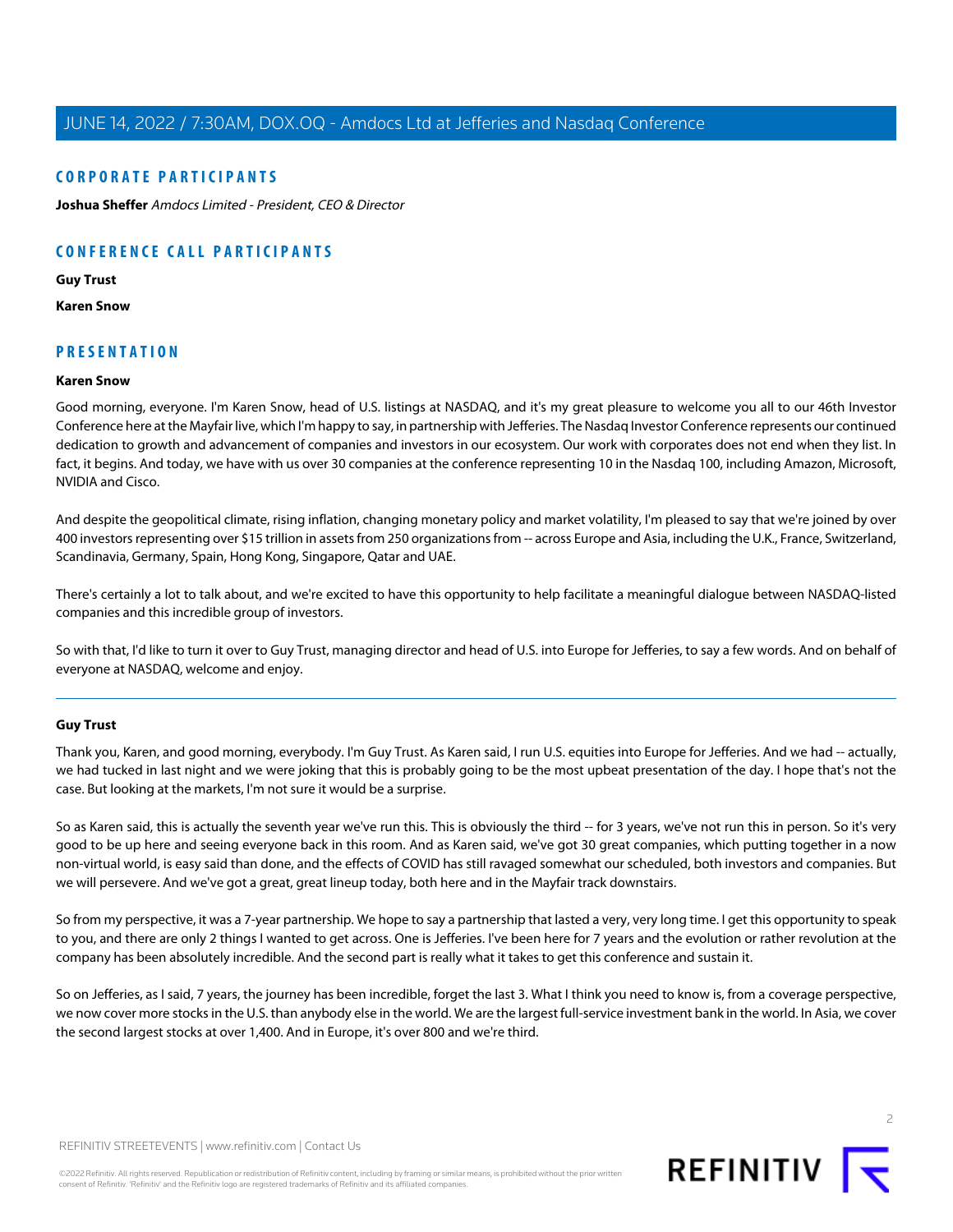Of all the analysts that we have, I think there are 19 II-ranked analysts in the U.S. There are over 30 in Asia. There are over 30 teams in Europe as well. We have 3 of our very best analysts here today. We have Samad Samana, who you can see down the back, our software analyst. We have Mark Lipacis, our U.S. semis analyst. And we have Jared Weisfeld, our tech specialist sales.

Now all of them will be hosting fireside chats with the corporates, which I hope will enable you to get more out of those presentations. They're all around the conference today, if you'd like to follow up with any of them as well.

I think altogether, we now rank -- we had the latest data out. The U.S. is now ranked third in high-touch. It's ranked fifth in low-touch fifth. It's ranked fifth, sixth overall. So it's been an incredible journey. And our guiding principle is clients first always. And that is what is driving us and that what's helping take market share from all our competitors.

I said -- I mentioned also what it takes to sustain this conference. We are in a physical world, where something is going hybrid. It's unsurprising to see probably a few less faces in the audience today. So it gets more and more difficult to put these events on. And the only way we're able to do it is with your support. So I think most of the people here are clients of Jefferies, and we appreciate your partnership. And myself and my team will be around here all day at your disposal. If you're not a client of Jefferies, again, I'm here and I'm very happy to talk you through what our capabilities are and how we might be able to partner in the future.

So look, I hope you have a very good conference. I hope it's a bit more positive than perhaps we expect given the market backdrop. And with that, I'm going to pass back to Karen Snow and Shuky Sheffer and Amdocs. Thanks so much.

### **Karen Snow**

<span id="page-2-0"></span>Okay. Come on up. Great.

# **Joshua Sheffer** - Amdocs Limited - President, CEO & Director

Hi. Good morning.

### **Karen Snow**

Good morning. So I'm going to have Shuky just talk a little bit about himself, his background for those of you that are less familiar and give a high-level overview of Amdocs to start.

# **Joshua Sheffer** - Amdocs Limited - President, CEO & Director

Thank you. I'm Shuky Sheffer. I'm more than 20 years in Amdocs. Actually, I started my career as an engineer -- actually, I learned mathematics in university -- moved to Amdocs; over the years, moved to more business roles. And I am the CEO of Amdocs. I've done many, many roles across the world. And I'm the CEO of Amdocs for the last 4 years.

To explain about Amdocs, who is Amdocs. I think Amdocs is very unique because we are both a software and services company. So in other words, as a software companies, services company, we are doing both. Our main customers are what you historically call the telecommunication or service providers.

And if I need to explain in the simple way what Amdocs is doing is I will try to simplify as much as I can. So think about you communicating with your telecommunication company. It could be AT&T or Vodafone or T-Mobile. Obviously, it starts from the channels, from the commerce channel. It could be the mobile application, the web application, the retail store. Then you have all the ordering system, catalog or the capture or the handling;

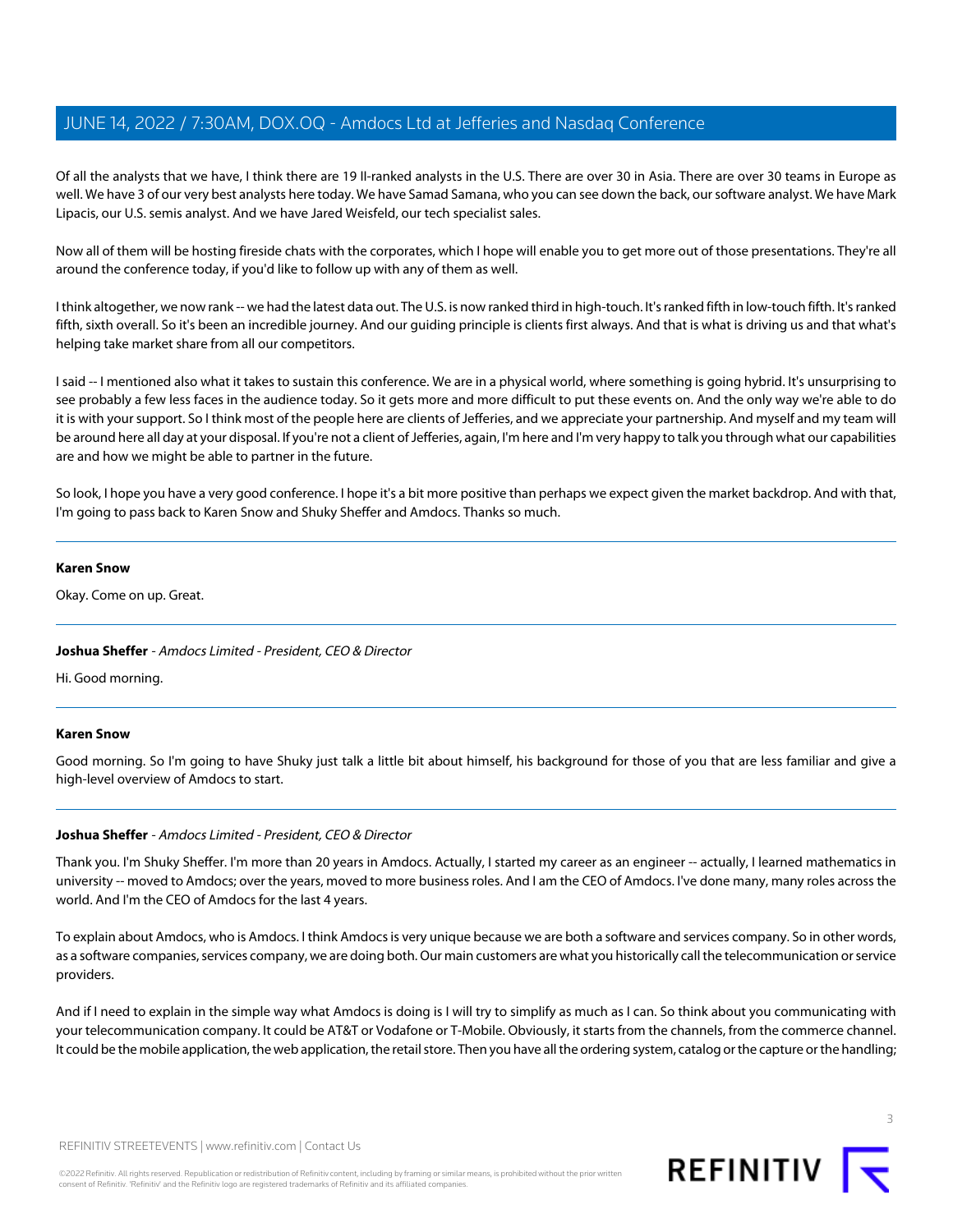all the financial systems, billing, general ledger, invoicing, AR and everything. And then you're going down to the network, so all charging, rating, policy. And then, obviously, the service provisioning for the network. So all the way from the channels to the network.

And I would say the 2 main differentiator of Amdocs is, a, we do the whole suite. No other company have the breadth of suite. We have a pre-integrated suite all the way, which is -- we are the only one that are doing it. The other thing that -- we do the products. We develop -- we have a very significant R&D investment and we develop our products. We implement our products and we operate our products. And this is a really unique accountability model.

Usually, when you do a significant project like we do transformation projects, if you bring a system integrator in a product company, usually, it doesn't end well because there are issues, the system integrator inside the product, the issues in the product. The product company says the system integrator doesn't know how to implement. But we are coming with a very comprehensive accountability model.

And we are, by far, the market leader. We are serving all the big blue-chip companies in the world. I will give some names. So for example, in United States, AT&T, by the way, which allows our customer -- T-Mobile, Verizon, Comcast, Charter, Altice; in Canada, TELUS, Rogers and Bell Canada. In Europe, obviously, our main customer is Vodafone, but we have many activities across Orange Group, Three and many, many other customers in Europe.

We are by far the market leader in APAC, obviously, from Singapore Telecom to Optus Australia, to Indonesia, Malaysia, all. And we are very strong also in Latin America, mainly in Brazil, Argentina and Peru and Mexico.

So we have a global -- we are present in 85 countries. We have over 300 customers. And I think that if you look at Amdocs in general -- probably we'll talk about this in the next question. We had a very good run in the last couple of years. Last year, we grew 7% year-on-year. This year, we guided the market initially to 6% to 10%, and we are going to end at the higher end of the range.

The main growth engines that are pushing our growth right now, probably you're familiar with most of them, is the transition to 5G, digitization in general, the journey to the cloud and network automation. These are the areas that are actually supporting our growth in a significant way.

# **QUESTIONS AND ANSWERS**

### **Karen Snow**

Yes. So a very defensible business model, I'd say. So you talked a little bit about the growth. Can you talk about your operating margins and your profitability as well?

# **Joshua Sheffer** - Amdocs Limited - President, CEO & Director

We have -- when we're starting the year, usually, we have 80% visibility to the business. We are reporting our 12 months backlog, which is a very good indicator, obviously, to our business situation. And I think that -- as I mentioned, when we start the year, usually, we have 80% visibility. What we do is what I call mission-critical systems. Even if the heart of the pandemic, which was in 2020, at the time, we guided the market for 4% growth and we added with 2% growth. These are not projects usually people stop or slow down because it's in the heart of their strategy.

I think that if you look at our margin, they are very stable. I mean you look at Amdocs, I mean we are hovering around 17.5% margin. Because of the visibility of the business, because of the predictability, we are able to run a very, I would say, comprehensive resource management in a way that we can maintain our margin.

Like anyone else, we are looking at the market. There's inflation, interest rates, labor cost. I think that we are doing a very good job in keeping our margin. We are introducing a lot of automation to our system that help us to do this. And I think that we're enjoying a very stable margin for many years, which are creeping up all the time.



REFINITIV STREETEVENTS | [www.refinitiv.com](https://www.refinitiv.com/) | [Contact Us](https://www.refinitiv.com/en/contact-us)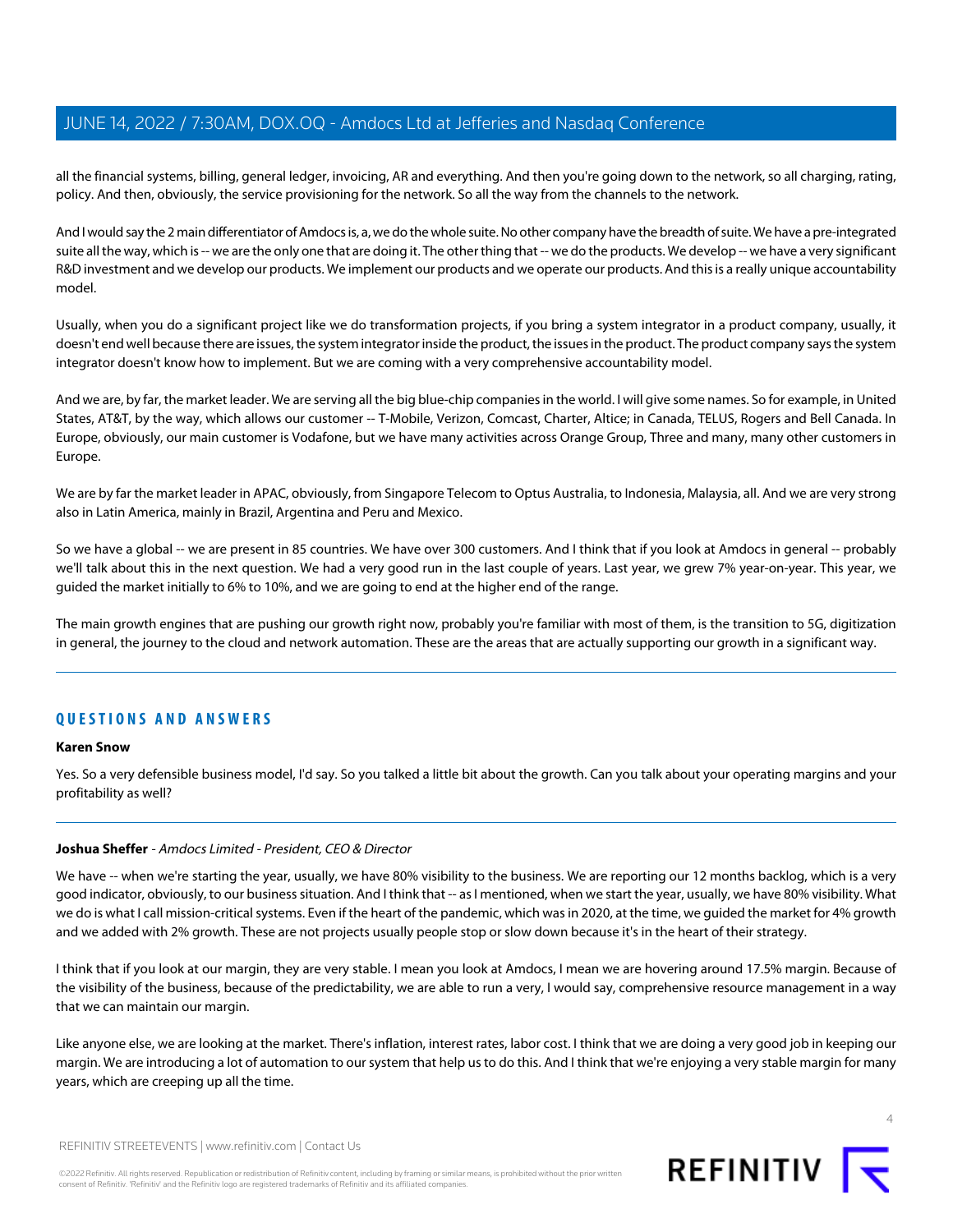### **Karen Snow**

Great. So you talked about some of the key trends of your customers. Can you talk about how you benefit from that and how you're planning and building your growth strategy around that?

### **Joshua Sheffer** - Amdocs Limited - President, CEO & Director

So we have today 4 growth engines. Now I am in the company for many years. We used to have growth engines many years, but I don't recall where was the time that all the growth engines were working. And all of them are here to stay for many years.

So when they moved to 5G, which North America is leading a major investment in 5G. Our customers are spending billions of dollars in building networks, buying spectrum. And they must be able to monetize it. And in order to monetize 5G, actually, you need to replace all your monetization system. And this is what we do. You need to build completely a new infrastructure that can support the provisioning to the service to network. So the transition to 5G is a major growth driver for us, and I think that we came very ready with our product and services to this transition.

And this is something that will take a lot of time. I mean, even in the U.S, this is in early stage. Many -- what you see 5G on your phones, it's only what we call -- there is -- in 5G, there is the radio part and there is the core network. Most of our customers in North America are completing the radio part. To replace the core network, it's much more complex. It will take some time.

The rest of the world is following. Europe is starting to follow. APAC is starting to follow. But this transition to 5G probably will take 5 years, I think, across the world. So this is the first growth engine that I think really support our growth because we came very prepared for this.

### **Karen Snow**

And your contracts are 4 to 5 years? Or how does that work...?

# **Joshua Sheffer** - Amdocs Limited - President, CEO & Director

We have different type of services. We have -- about 60% of our revenue is Managed Services. And Managed Services is like 5 to 7 years contracts -- when we operate the system that we deploy. And then we have a lot of projects that we do. So I would say that the Managed Services agreements are long term, 5 to 7 years, and the projects are also 3 to 5 years.

And --so this is the 5G. The second one is the journey to the cloud. Everyone is moving to the cloud. Actually, the pandemic accelerated a lot the move to the cloud. Everyone wants to get rid of the on-premise data centers.

We are partnering with AWS, with Microsoft, with Google. And by the way, our platforms are cloud agnostic. So we leave our customer to choose. And everyone is moving to the cloud. And I think that the industry just started, probably maybe 5%, 10% there from this journey.

Moving to the cloud is not just about TCO. Moving to the cloud is about higher security, much more ability to do things faster and better. So everyone move to the cloud, just a question of time. And all our -- as I said, all our platforms are cloud native. And we are really positioned extremely well to deliver this promise.

The third one is digitization in general. This was done before the pandemic. Actually, the pandemic -- when all our customers had to shut down retail store, call centers. So this is something that actually accelerated by the pandemic. It was there before and accelerated now. And every company is going through this type of journey.

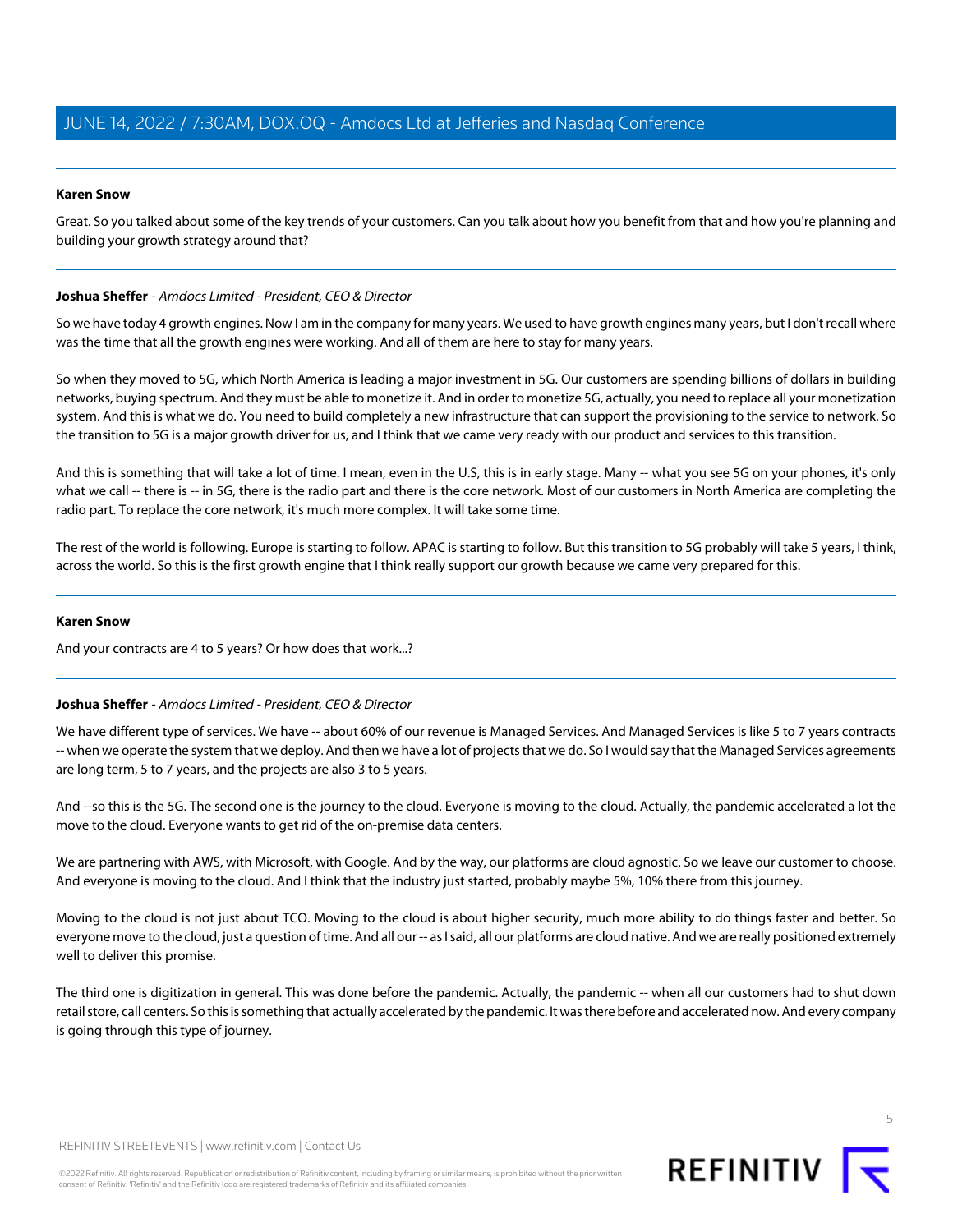And the forth one is network automation. Network automation means how you automate -- when you buy a package from BT or from AT&T of a fiber with different speed and different characteristics of the service, someone needs to take this and provisioning to the network to send you to the right router, to implement the right software on the router. All this provisioning of the service and service assurance later on, this is -- everything now, when the network is software-defined, become completely automated, and we have a lot of services and products to support it.

### **Karen Snow**

Great. Just as a reminder, we'll take questions at the end live or you can put them into Slido as well. So you talked a little bit about your customers. Why don't we dig in a little bit there and talk about those that you feel like have the biggest upside for you in terms of growth? And then in the context of sustainability. And if we go into a recession, how do you look at all of that?

# **Joshua Sheffer** - Amdocs Limited - President, CEO & Director

So Amdocs is actually working with the biggest service provider of the world, definitely North America and the rest of the world. I will give a couple of example in North America. If you look at AT&T, for example. AT&T -- actually, if you look at what they've done in the last 12 months, they came -- they went back to the core strategy. So if before they try to go with the acquisition of DIRECTV, then WarnerMedia, actually, they divested DIRECTV, they spin off WarnerMedia and they are back to big core connectivity company. This is great for us. We are now building a completely new system for AT&T for consumer mobility and consumer fiber.

This is a huge project that actually will be the next-generation system for AT&T for the years to come. By the way, this is including not just the product. It's the implementation of the product and obviously managed services to run the product. We are doing many activities in AT&T. This is one of the big one.

Another example is T-Mobile. As you know, T-Mobile acquired Sprint. And now we are engaged with T-Mobile to build the next-generation system that supports 5G, obviously, on the cloud. That will host all the consumer of T-Mobile. T-Mobile is one of the more innovative customer for us and this is another large project.

Another example from Europe. We are doing a major transformation for Vodafone Germany in Germany. Over there -- actually, Vodafone Germany comprises 4 different companies: the original mobile company, fixed line company and 2 cable companies, Kabel Deutschland and LGI. And doing -- we're doing a very complex project with Vodafone to bring all these companies to one system, obviously, which is 5G ready and on the cloud.

So this is some of the example of activities. We engage with transformation across all over, in North America, Europe, APAC and Latin Amrita.

### **Karen Snow**

So how sustainable do you think your growth is? And when you think about it in the context of a recession, how...

# **Joshua Sheffer** - Amdocs Limited - President, CEO & Director

By the way, every investor that we see lately, Matt and myself, asking immediately "What about recession?" So you talked about the headwinds. There is inflation, interest rates, labor costs. All of them are connected. There is definitely the supply chain issue, and there is obviously the Ukraine-Russian situation, which is very unfortunate.

Generally speaking, I don't think we are immune, but I think we are much more resilient. Supply chain doesn't impact us at all. Our exposure, in general, to the Russia-Ukraine situation is under 1%. It's our numbers. And obviously, we stopped all our activities in Russia, excluding one large - our largest customer is not -- obviously, we are complying with all export control and sanctions. Our largest customer in Russia is not under sanction. But this is not meaningful for us and not significantly -- material enough at all.

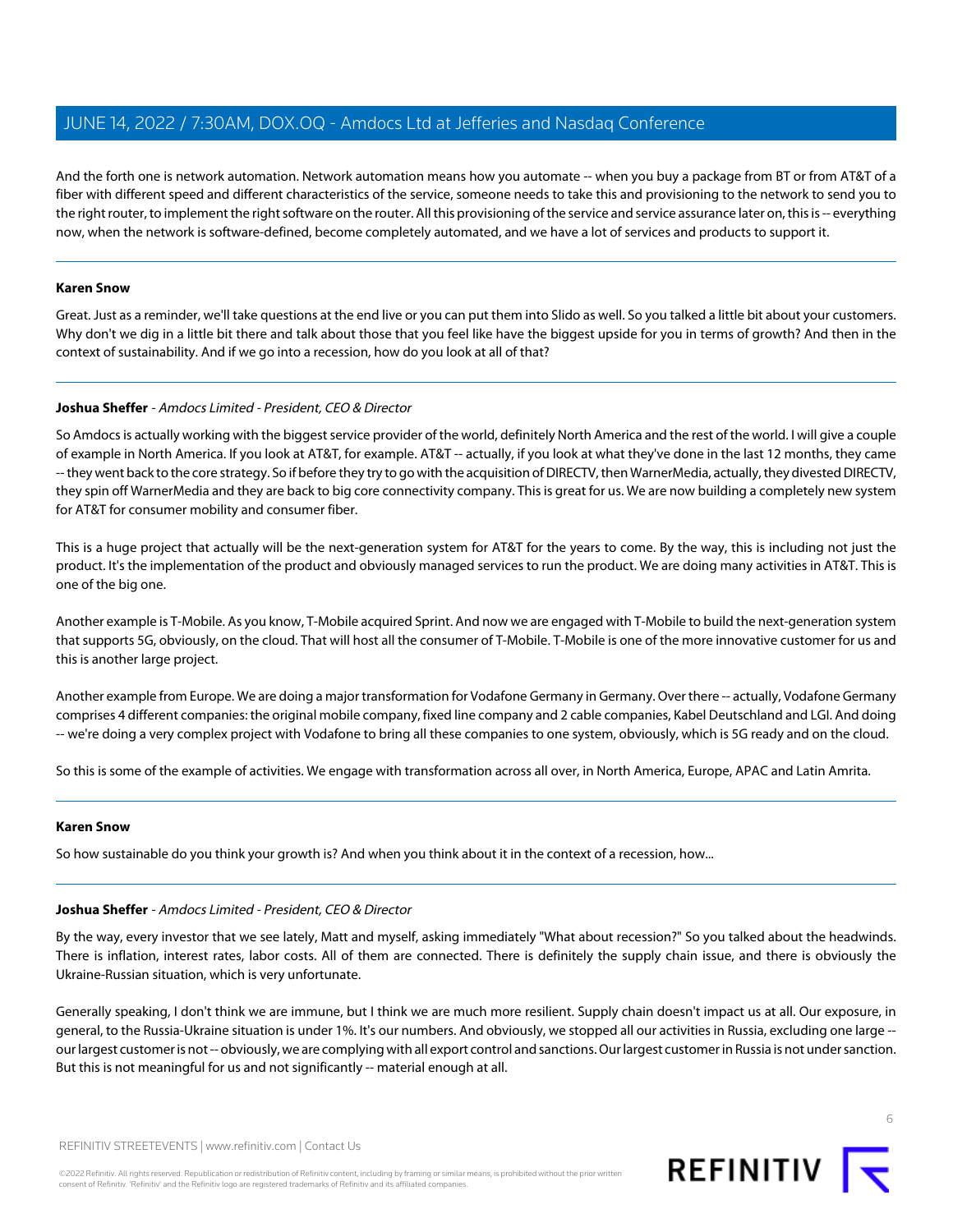Regarding resilience in general, I -- no one is immune. But I can say that the projects that we do, this is so much in the heart of the strategy of our customers, so probably they will be the last one to be touched. If you are deploying a 5G network and this is what you sell to the market, you will probably slow down or stop an ERP implementation. You'll not stop this project.

So if you -- so and -- so if we look at 2 stress cases that we obviously experienced like the rest of the world. So as I said, in 2020, in the pandemic when everything was slowing down, we still grew in the same year, because what we are doing are mission-critical projects and mission-critical systems. You cannot stop Amdocs system. It's like shutting down the organization.

In 2008, in the big crisis, Amdocs slows down for a couple of quarters to -- and we -- I think we got a headwind of 5%, maybe less, and then immediately we renewed the growth. So I think generally -- I mean, if there is a recession, probably we are a bit more resilient than the rest of the market given what we do and given our business model, which is, I would say, very resilient.

### **Karen Snow**

So sort of a defensive growth stock.

# **Joshua Sheffer** - Amdocs Limited - President, CEO & Director

I hope so.

### **Karen Snow**

Yes. Can you talk a little bit about your capital allocation strategy?

# **Joshua Sheffer** - Amdocs Limited - President, CEO & Director

We promise and I think we religiously delever to return all our free cash flow to the shareholders. And we have a dividend that we're constantly increasing every year. And now it's about 2.3 or something like that percent. And the rest of the money -- obviously, we do buyback. If you can see, Amdocs don't have no debt. And we continue with this, I would say, discipline for many years to return all the free cash flow to the shareholders.

We have enough money to do M&A. Once in a while, we do M&A as part of -- to support our strategy. We announced M&A about 2 weeks ago. As I mentioned before, when we do all our services to provision the new service to the network, one piece we were missing was this, what we call, service assurance, to make sure that what you order, you're going to get, and also predictive fault management as part of the closed-loop assurance.

We are doing the R&D mainly by ourselves. But once in a while, we have a typical buy versus build decision. In this case, we saw a great product in the market and we bought it. So we are mainly doing bolt-on acquisitions to support our growth.

### **Karen Snow**

And do you have a size range that you look at?

# **Joshua Sheffer** - Amdocs Limited - President, CEO & Director

We were doing -- this was probably \$200 million, midsize. Some time we do a bit bigger. But this is roughly the M&As that we do several years. But I'd say what's driving the M&A is to support the strategy. We've done acquisition to support. We have more than 1,000 RF engineers in North America alone to support 5G deployment.

REFINITIV STREETEVENTS | [www.refinitiv.com](https://www.refinitiv.com/) | [Contact Us](https://www.refinitiv.com/en/contact-us)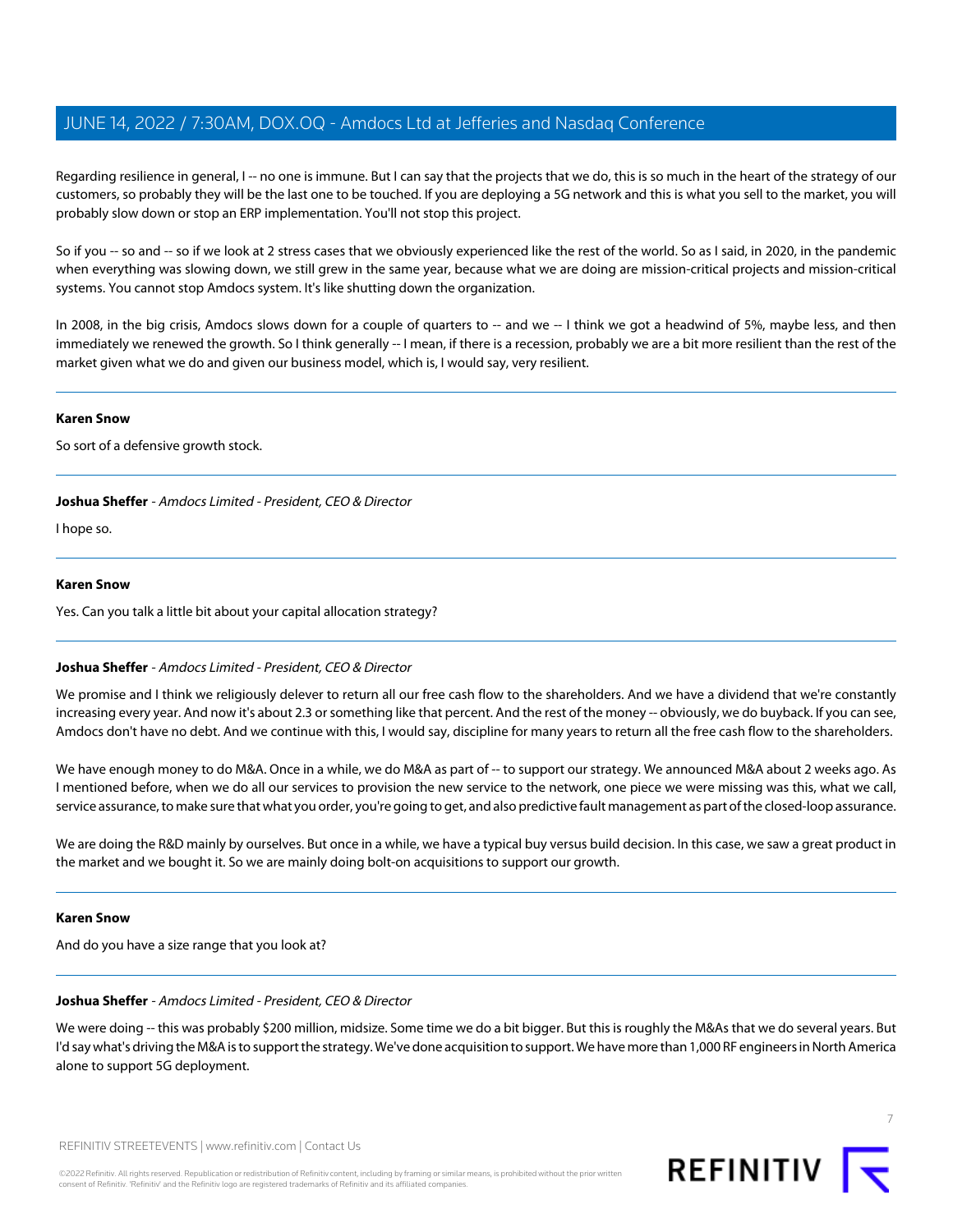We've done acquisition in the cloud domain to make sure that we are strengthening our cloud capabilities now in this network domain. So it's mainly to support our strategy.

### **Karen Snow**

And you're using stock and cash mostly?

### **Joshua Sheffer** - Amdocs Limited - President, CEO & Director

Cash only so far. I mean, as I said -- last year we took -- we issued a bond for -- we didn't have the -- I mean, we're net positive. We don't have any debt. But we issued \$650 million in June. And the reason we've done it, the money was the cheapest ever for the last 20 years. So we saw the opportunity and grabbed it and brought \$650 million. Even today, we are net positive. So -- and we're generating a lot of cash.

### **Karen Snow**

Great. So I'm going to take questions in a minute here. But before we do that, can you talk a little bit about your ESG strategy and where you are in your journey there?

### **Joshua Sheffer** - Amdocs Limited - President, CEO & Director

ESG, in general, it's very dear to myself and the company generally because this is the right thing to do in every aspect of this. And not just about sustainability. Obviously, we are investing a lot to make sure that our systems are greener, less -- obviously, the way we can contribute less electricity consumption, diversity and inclusion in general.

I can tell you that -- I'm very proud to say that half of the P&L of Amdocs is managed by women. Our CFO and COO is a woman, Legal Counsel, HR, Head of Operations, CIO. So we are very religious about this.

### **Karen Snow**

I'm glad to hear that.

# **Joshua Sheffer** - Amdocs Limited - President, CEO & Director

Pay equity, it's something that we are checking all the time and I think that we are in a very good place. And I think that ESG, what is nice about this: first, this is the right thing to do; and second, new employees today really care about how much the company is contributing to the environment and to gender diversity and diversification in general. So I think it's a win-win.

Employees -- and we have -- and by the way, we have 30,000 employees in 95 countries. Employees want us to see that we continue to invest in it. And this is the right thing to do.

# **Karen Snow**

Good. Glad to hear that. So do we have any questions in the room? Okay. I'll take one from Slido here. Can you talk a little bit about your competitors, who your main competitors are? And what really differentiates Amdocs?

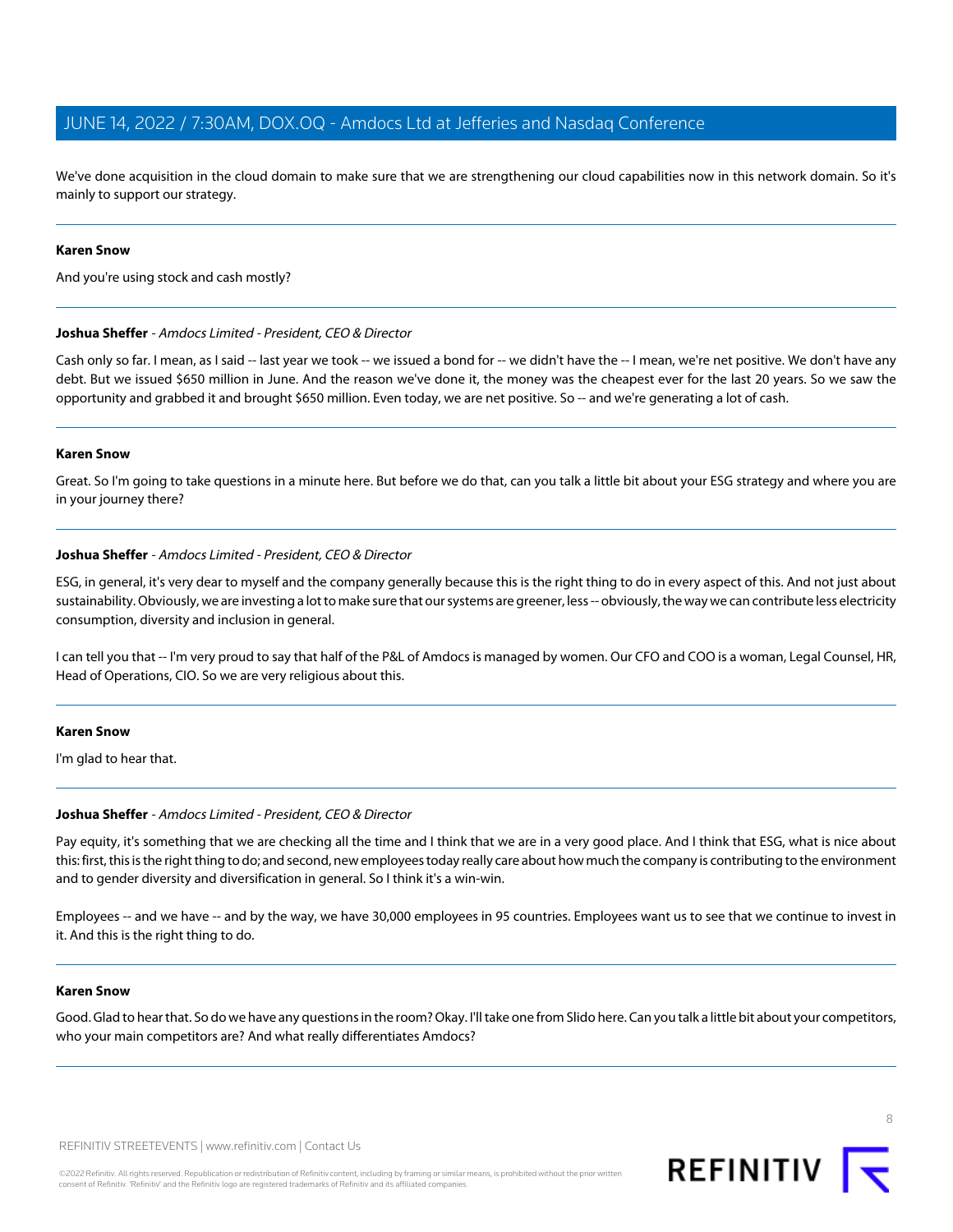### **Joshua Sheffer** - Amdocs Limited - President, CEO & Director

So there is no other Amdocs. From the fact that -- if you remember that the 2 main differentiation, none of our competitors have the full stack suite of products. We have competition. We can compete with Salesforce on CRM. We can compete with Ericsson on charging. So every competitor for us has different pieces of the full suite of products that you need to run this type of operation, but no one has the whole suite end-to-end pre-integrated like ourselves.

And as we know, in projects like this, even if the products are good, the one thing that kills these projects is integration. And we come with a pre-integrated suite all the way.

And the other differentiation -- and then we have, obviously, the SI. So we Accenture, Infosys, Tech Mahindra. And these are system integrators. But there's -- that compete on services. But there is no other Amdocs per se that have both the product and the services.

So we have -- by the way, the more we -- in reaching our portfolio, we get more competition. We didn't have a lot of activity in the network probably 7 years ago. Now that we are very active in the network domain, obviously, now Ericsson is a competitor, Nokia and Cisco and these guys. So -- but as I said, we have competitors, but it's more to -- not for the whole thing. And none of our competitors bring both products and services. Most of them either bring either product or services. And we are the only one that is coming with a unique combination of product and services.

### **Karen Snow**

And how would you break down your business model when you think about the 5G trend versus the cloud versus digitization?

### **Joshua Sheffer** - Amdocs Limited - President, CEO & Director

It's difficult to color it. If you look, overall, about 60% of our business is managed services, and this is the long-term agreements that we are running with our largest customers in the world. The reason that we cannot color it, we do now a project for -- as I mentioned, for Vodafone Germany. So this is mainly the -- maybe the main driver was digitization, but they are implementing our latest and greatest. So this is a cloud-native system. So they're moving to the cloud. And this is also 5G ready. At the same time, the same system.

So you can -- so you cannot say this is a 5G project or a cloud because everything is combined to one. So it's difficult. In many cases, in one project, we address many of the things that I mentioned before.

### **Karen Snow**

Okay. Let's see here.

### **Unidentified Analyst**

I have a question here.

### **Karen Snow**

Oh, perfect. Great.

REFINITIV STREETEVENTS | [www.refinitiv.com](https://www.refinitiv.com/) | [Contact Us](https://www.refinitiv.com/en/contact-us)

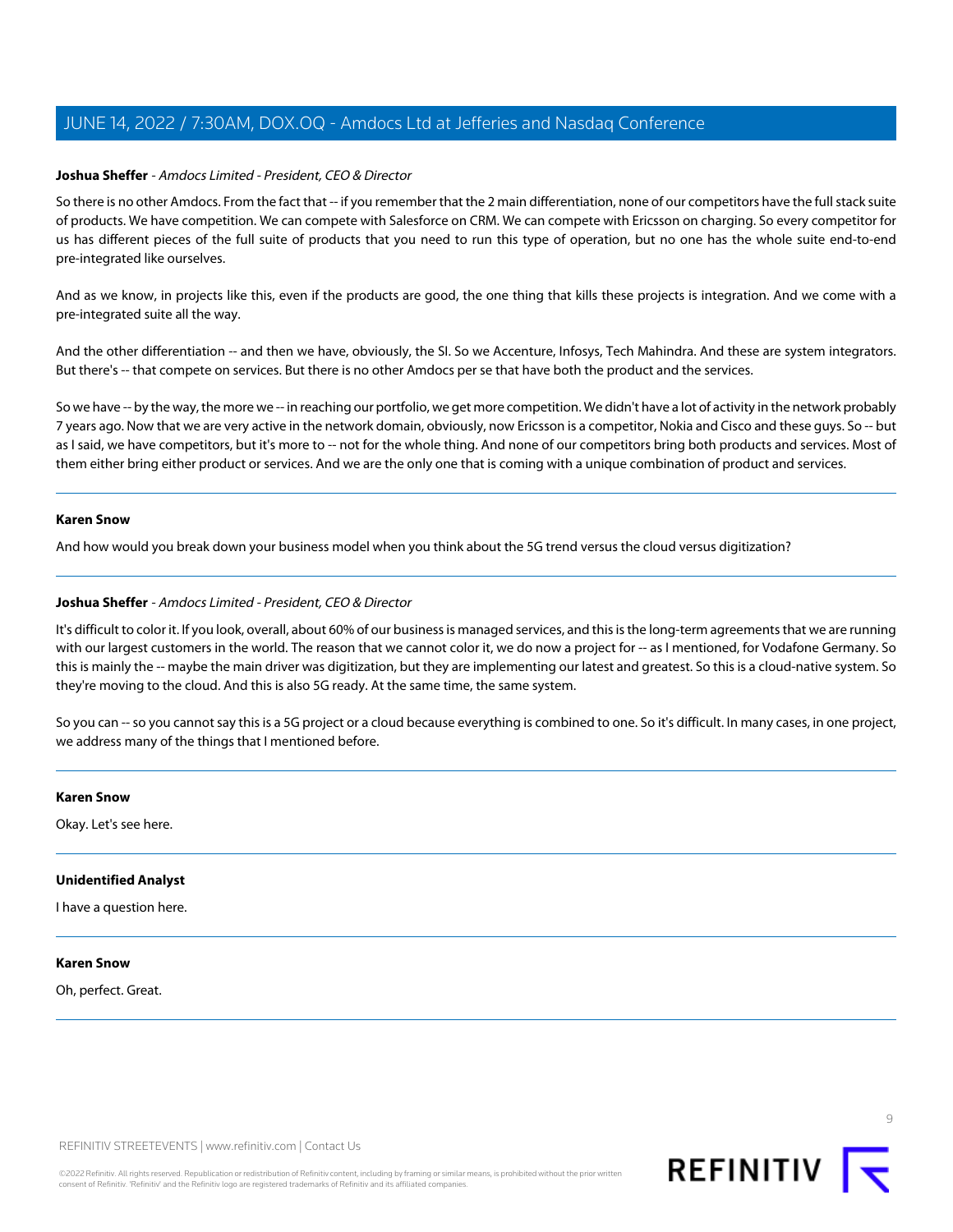### **Unidentified Analyst**

You talked about being agnostic in the cloud. Can you just give us a sort of vision of how you think the cloud forms, because it's a little bit oligopolistic at the moment? There's national sovereignty of data that people want to have to make sure the data is in country. Does multicloud become an option for customers. Just how does that work going forward do you think?

### **Joshua Sheffer** - Amdocs Limited - President, CEO & Director

Good question. Look, the main -- the web-scale are building infrastructure in the big countries. So if you are in the U.K., everyone will be here. I mean I'm talking about at least the 3 big ones: Microsoft and AWS and Google and GCP.

Now for your question about cloud agnostic. When we say cloud agnostic, it means that we believe that our platform is building away. If one day you believe that the cloud provider is abusing the relationship, you probably will be able to switch to another cloud within 6 to 9 months. This is considering the fact that -- without like a major investment. It will require investment.

So I think from -- this definition from our customer perspective, reflects that they have the right to choose because it means it is not like I need to spend another \$200 million and it will take me 5 years to do this. Within 6 to 9 months, you can switch to -- and I think this is also strong enough for the cloud provider not to abuse the position. So this is what I mean when we say cloud agnostic.

### **Karen Snow**

Any other questions in the room?

# **Joshua Sheffer** - Amdocs Limited - President, CEO & Director

So just -- okay. Sorry.

# **Unidentified Analyst**

Can you maybe talk about M&A? How you see -- pricing dynamics have changed over the past year. Where you see opportunities? I know you did something recently. But where else? And kind of going forward -- I don't know if you would depict it out -- 3 years or whatever, like where are areas where you think would be still interesting opportunities for you?

### **Joshua Sheffer** - Amdocs Limited - President, CEO & Director

So you're right that we see the multiples of good -- valuation are going down in the last 3 months, I mean, comparing to these crazy valuations of last year. And we are looking at opportunities. But as I said, we are not doing M&A for the sake of M&A. We are doing M&A to support our strategy. We have a very clear strategy what we like to do. And I think that our corporate development team always look for opportunities in the market.

And usually, we buy the market leader. So when we bought Openet 18 months ago in charging and policy, we bought the market leader. The company that we bought a couple of weeks ago, it's also a market leader. So we want to make sure that we are in the top of -- in top notch of our products. And this is our strategy.

Generally speaking, just to add about Amdocs. I'm not sure I said it. Historically, the company was, I would say, what you call steady-head. Very predictable margin, very resilient business model, but the company was growing on average on 2% to 3%. We -- as I mentioned, we're experiencing accelerated growth in the last couple of years. So last year, we grew 7%.